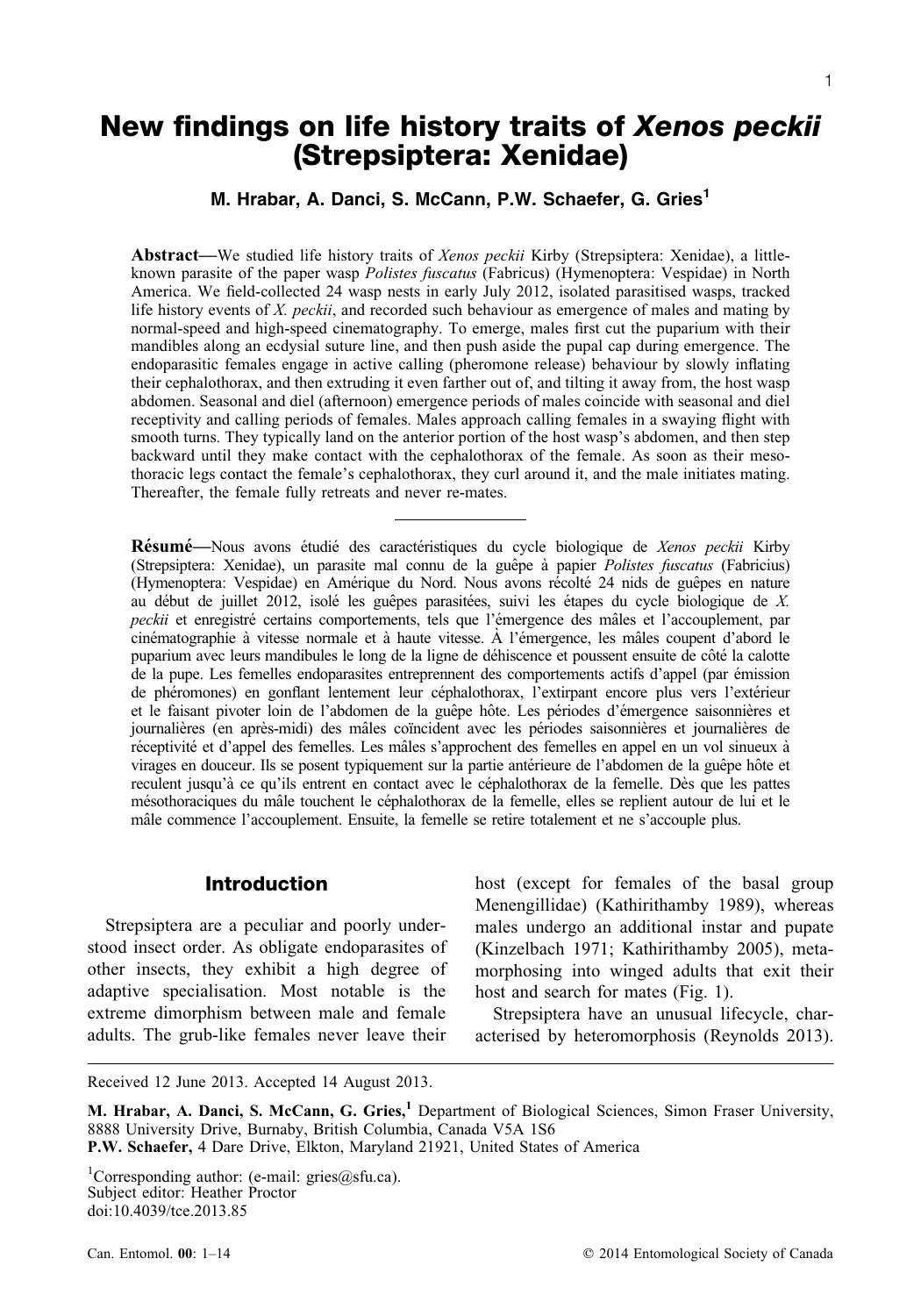<span id="page-1-0"></span>**Fig. 1.** Illustration of the life cycle of *Xenos peckii*: (A) nest of host wasp *Polistes fuscatus* gets infested with (B) first-instar *X. peckii* that actively seek and burrow into (C) host wasp larvae where they moult into an apodous, grub-like, second instar and develop through three successive instars within the larvae of the host wasp; (D) adult wasps eclose with *X. peckii* larvae concealed within their abdomen; (E) male and female fourth instar larvae extrude from the abdomen of their host wasp; (E, left) the extruded structure of the male sclerotises and forms the cephalotheca (cap of the puparium); (E, right) the extruded structure of the female sclerotises to form the cephalothorax (fused head and prothorax), resulting in a neotenic adult female; (F–G) after a 10-day to 15-day pupation period, the winged male (F) emerges, locates a receptive female (G), and mates. Note: drawings not to scale; drawing of first instar larvae adapted from a SEM in Osswald *et al.* ([2010](#page-12-0)).



On a host nest (Fig. 1A) the viviparous larvae (Fig. 1B) crawl out of their mother's brood canal (also termed ventral canal) through which she was inseminated the previous season (Beani *et al.* [2005\)](#page-11-0), and quickly seek new host larvae into which they burrow. Once inside their host, the first instar larvae moult into a grub-like immotile form. They then develop through three successive instars within the abdomen of their host, growing in size (Manfredini *et al.* [2007\)](#page-12-0) (Fig. 1C), but not inhibiting their host's metamorphosis (Fig. 1D). They remain endoparasitic until a few days after eclosion of the adult host wasp, at which time the fourth instar larvae partially extrude (arrows in Fig. 1E) between two abdominal sclerites, forcing their way through the wasp's inter-segmental membrane (Hughes *et al.* [2004](#page-12-0)). It is at this point that the male and female life cycles diverge.

Females extrude their head and prothorax which sclerotises, fusing into a structure termed cephalothorax (Nassonow [1892](#page-12-0)). Once the cephalothorax has sclerotised, females undergo no further development and are considered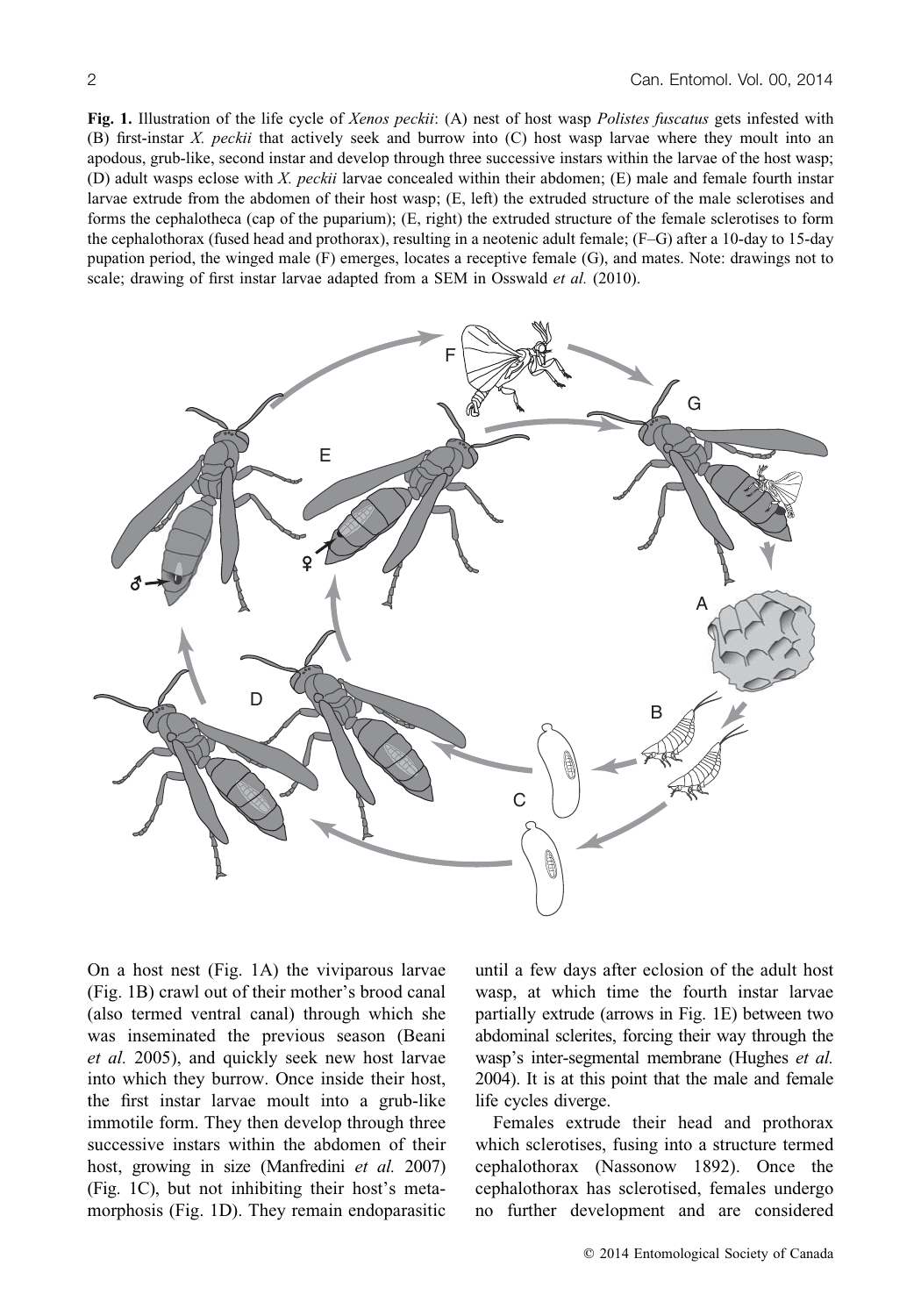neotenic adults, retaining larval features (Muir [1906\)](#page-12-0). Adult females exhibit ''specialisation by reduction'' (Bohart [1941](#page-11-0)), lacking eyes, mouthparts, antennae, legs, wings, and even external genitalia. Once extruded, they are thought to remain motionless, release pheromone that attracts males, overwinter as adults in the wasp's abdomen, and release their motile larvae the following spring (Schrader [1924](#page-13-0)).

Males, like females, also extrude their head and prothorax; their development differs in that they undergo an additional moult and pupation after they have extruded (Beani *et al.* [2005\)](#page-11-0). The sclerotised portion comprising the shell of the previous larval instars serves as a puparium (Kinzelbach [1971;](#page-12-0) Kathirithamby [2005\)](#page-12-0). The anterior (extruded) portion of a male's puparium is referred to as a cephalotheca (Kathirithamby [1983;](#page-12-0) Kathirithamby *et al.* [2010](#page-12-0)). Male pupation occurs in two stages, whereby a male sheds his pupal skin while still encased in his puparium. As an eclosed ''pre-adult'', the male remains within the puparium until his cuticle hardens and his wings expand (Kathirithamby [2005](#page-12-0)). As a consequence, the male is capable of immediate flight upon his emergence from the puparium [\(Fig. 1F\)](#page-1-0), and quickly seeks females for mating [\(Fig. 1G](#page-1-0)). The winged adult males are short-lived (Kathirithamby [1989\)](#page-12-0), adding to the challenge of locating a receptive female in a mobile host wasp.

*Xenos peckii* Kirby (Strepsiptera: Xenidae) is a parasite of the paper wasp *Polistes fuscatus* (Fabricius) (Hymenoptera: Vespidae)*.* Many life history traits of *X. peckii* remain unknown, controversial, or hardly described. Our objectives were to investigate: (i) timing of sexual maturity in female and male *X. peckii*; (ii) the role of females during sexual communication and diel periodicity of communication; (iii) the emergence process of males and diel periodicity of emergence; and (iv) the mating sequence.

#### Methods

#### **Collection of wasp nests**

Active nests of *P. fuscatus* were collected in and around New Canaan, Maine, United States of America, during the first week of July 2012. Each nest, together with at least three adult resident female wasps tending larvae, was placed in a Rubbermaid 1.2 L disposable freezer container

(Newell Rubbermaid, Winchester, Virginia, United States of America) with screen top (32 mesh, Saran Fabric, Synthetic Industries, Lumite Division, Norcross, Georgia, United States of America) for transportation to Canada. The nests were ultimately housed in the Global Forest Quarantine Facility at Simon Fraser University (Burnaby, British Columbia, Canada), where they were hot-glued into Plexiglas cages (24 cm long  $\times$  14 cm wide  $\times$  22 cm high) with a sliding front door for access and a 32-mesh back. Cages were kept at  $20-30$  °C, 40-60% relative humidity, and a 16 light: 8 dark photoperiod. Wasps were provisioned with water delivered in cotton wicks  $(1 \times 5$  cm; Richmond Dental, Charlotte, North Carolina, United States of America), honey, and early instar larvae of wax moth (*Galleria mellonella* Linnaeus; Lepidoptera: Pyralidae) *ad libitum*. Voucher specimens of *P. fuscatus* and *X. peckii* have been deposited in the Spencer Entomological Collection at the Beaty Biodiversity Museum (University of British Columbia, Vancouver, British Columbia, Canada).

#### **Timing of sexual maturity in females and males**

Each wasp nest was examined daily. We marked the pronotum of each newly emerged wasp with a dot(s) using an oil-based paint pen (Sharpie<sup>®</sup>; Newell Rubbermaid, Illinois, United States of America), colour encoding the day of eclosion. In addition, we recorded the day a neotenic female or a male pupa of *X. peckii* appeared between the abdominal sclerites of a host wasp. Such parasitised wasps were isolated singly in a small Plexiglas cage (9 cm long  $\times$  6 cm wide  $\times$  9 cm high), and provided with a honey-water solution, allowing us to determine the day female *X. peckii* initiated calling (see below), and males emerged.

## **Role of females during sexual communication and diel periodicity of communication**

To determine whether female *X. peckii* engage in active calling and assume a particular body posture during calling, we inspected females at 0.5–1.0-hour intervals between 06:00 and 22:00 hours. The extent  $(0-100\%)$  of calling by a female was estimated based on the repleteness of her cephalothorax, its degree of additional protrusion,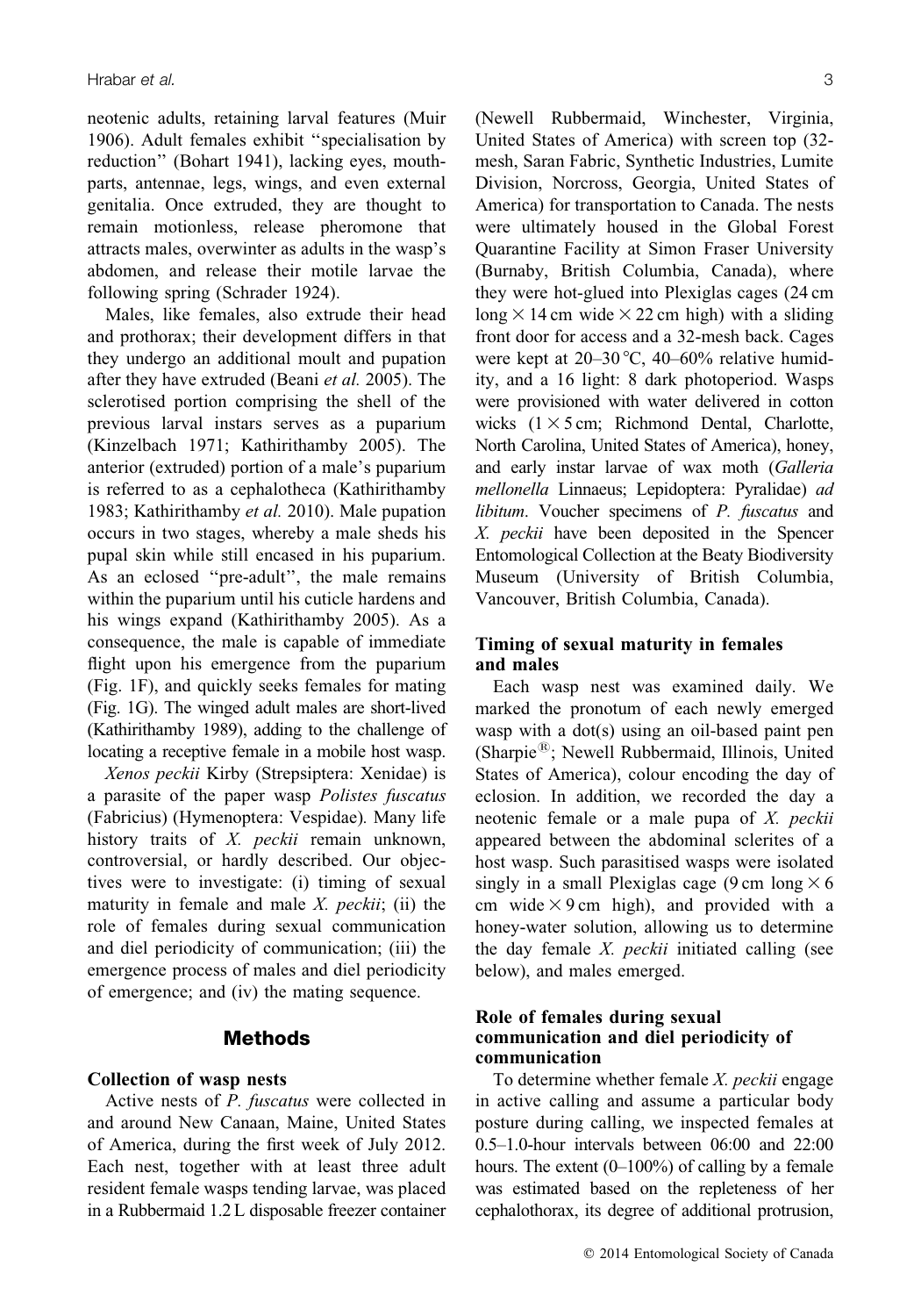<span id="page-3-0"></span>and its angle to the host's abdominal surface. A parallel study with a separate set of females that aimed at the identification of the female sex pheromone indicated that the pheromone was most abundant when it was extracted at the time the females' cephalothorax was most replete and extruded farthest from the host, and that females only in this calling posture attracted males (M.H., personal observation).

Focus-stacked images of calling females and of adult males were obtained with a Canon 5D Mark II digital SLR camera (Canon USA Inc., Mellville, New York, United States of America) through a Mitotoyo M-Plan Apo long working distance microscope objective (Fig. 2G: 40-image composite,  $5 \times$  objective, numerical aperture (NA) = 0.14,  $20$ - $\mu$ m step; Fig. 2H: 36-image composite,  $2 \times$  objective, NA = 0.055, 50-µm step; [Fig. 8](#page-10-0): 60-image composite,  $10 \times$ , NA = 0.28 microscope objective, 10-μm step (Mitutoyo Canada, Mississauga, Ontario, Canada). Step increments were controlled with a StackShot<sup>TM</sup> controller and stepper motor (Cognisys, Kingsley, Michigan, United States of America), custom fitted to a micrometer-driven linear translation stage. Image composites were processed using Zerene Stacker software, version 1.04. (Zerene Systems LLC, Richland, Washington, United States of America).

## **Emergence process of males and diel periodicity of emerging**

With preliminary evidence for eclosion of males in early afternoon, we recorded the time of day that 47 males emerged from live singlecaged host wasps at 0.5–1.0-hour intervals between 07:00 to 17:00 hours.

The emergence process of males was video recorded at  $1920 \times 1080$  pixel resolution, 60 frames/second, interlaced, using a Sony HDR-XR550 camera (Sony of Canada Ltd., Toronto, Ontario, Canada). Wasps with one or more

pupae each housing a ready-to-emerge male *X. peckii* were cold-sedated before removing the abdomen by snipping the pedicel with microscissors (Fine Science Tools, North Vancouver, British Columbia, Canada). The abdomen was then immobilised by embedding the pedicel in modelling clay (Flair Leisure Products PLC, Surrey, United Kingdom). Video recordings of the restrained abdomen were run continuously until the adult male *X. peckii* had completely emerged.

#### **Mating sequence**

The mating sequence was filmed by both real-time and high-speed videography. Real-time footage was obtained using a Sony HDR-XR550 camera (Sony of Canada Ltd.), and recorded at  $1920 \times 1080$  pixel resolution, 60 frames/second, interlaced. High-speed video was captured using the Fastec imaging camera IN1000M2GB, equipped with Fastec imaging software version 3.0.4 (Fastec Imaging, San Diego, California, United States of America). Footage was obtained at 1000 frames/second, at  $320 \times 240$  pixel resolution.

Wasp abdomens with a sexually mature virgin female *X. peckii* were removed and mounted as described above, inside a glass enclosure  $(20 \times 12 \times 12 \text{ cm})$ , with both the head and end section covered by fabric mesh, allowing a gentle, desk fan-driven airflow through the enclosure to aid in directional pheromone dissemination. For each recording, a male was introduced into the down-wind section of the enclosure.

#### **Results**

#### **Timing of sexual maturity of females and males**

The period of male extrusion preceded the period of female extrusion, with no overlap between the late-extruding males and the early-extruding females in our sample [\(Fig. 3](#page-5-0)). Males (Fig. 2A) and

**Fig. 2.** Photographs of (A) two male pupae 1.5 hours (left) or 0.5 hours (right) after extrusion; (B) an adult neotenic female (right) with incomplete sclerotisation 10 minutes after extrusion and her brood canal still closed, and (left) a partially sclerotised female 1.5–2.0 hours after extrusion; (C) two 14-day-old male pupae each with an adult male ready to emerge (arrow points to the ecdysial suture line); (D) a fully extruded, 20-day-old virgin female with her brood canal (arrow) open, photographed at 08:30 hours while she was not posturing (see [Fig. 4](#page-6-0)); (E) a male *Xenos peckii* in the process of emergence from a pinned wasp; (F) a puparium cap (cephalotheca) still hinged to the puparium (left), and an empty puparium with the cephalotheca brushed off (right); (G) a male's head revealing well-developed mandibles (arrow); (H) an adult male *X. peckii* (arrow points to the hooked adeagus). Scale bars  $A-F = 2.0$  mm; G,  $H = 500 \mu m$ .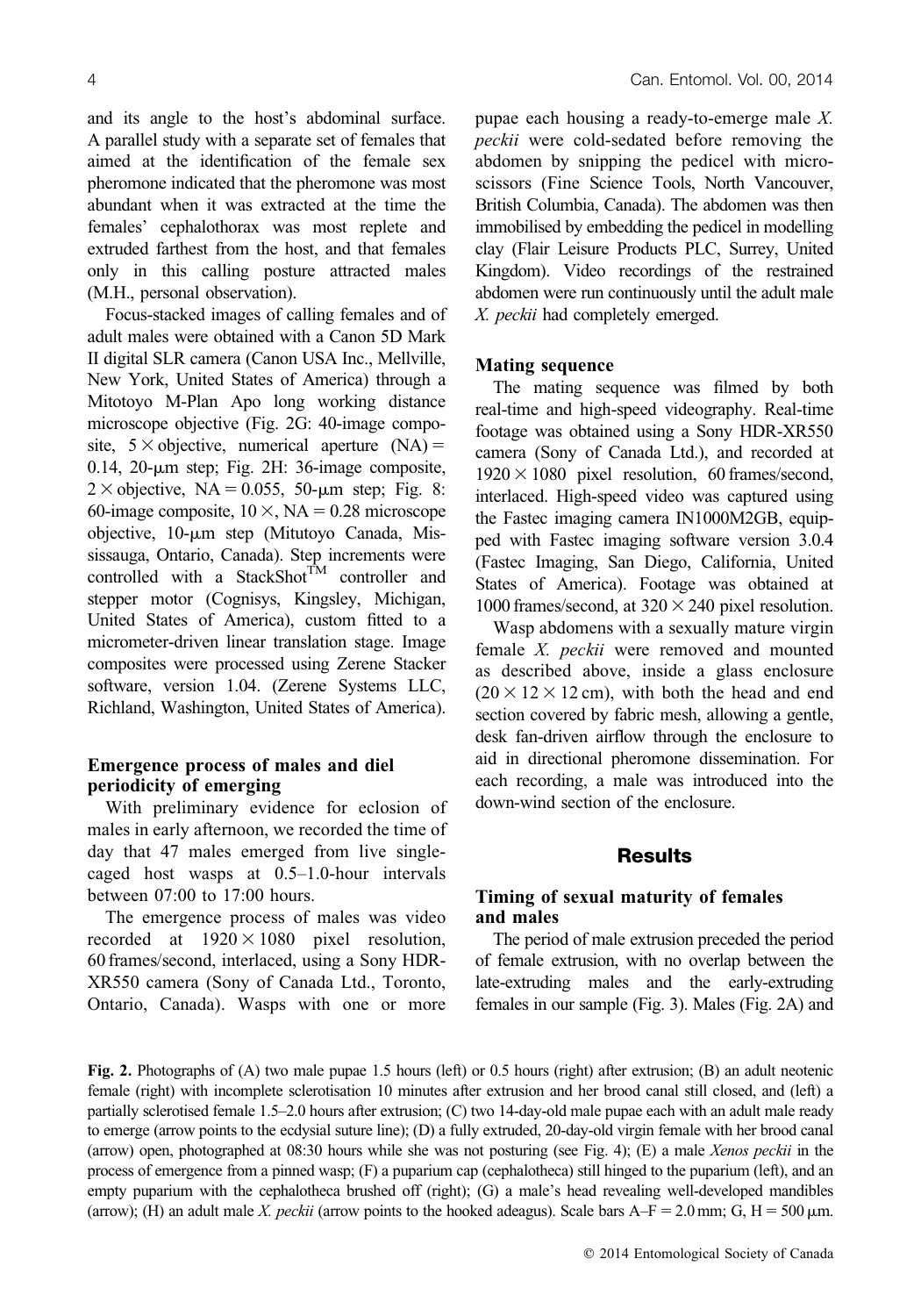$\overline{A}$ 

C

 $\mathsf E$ 

 $\mathsf{G}$ 

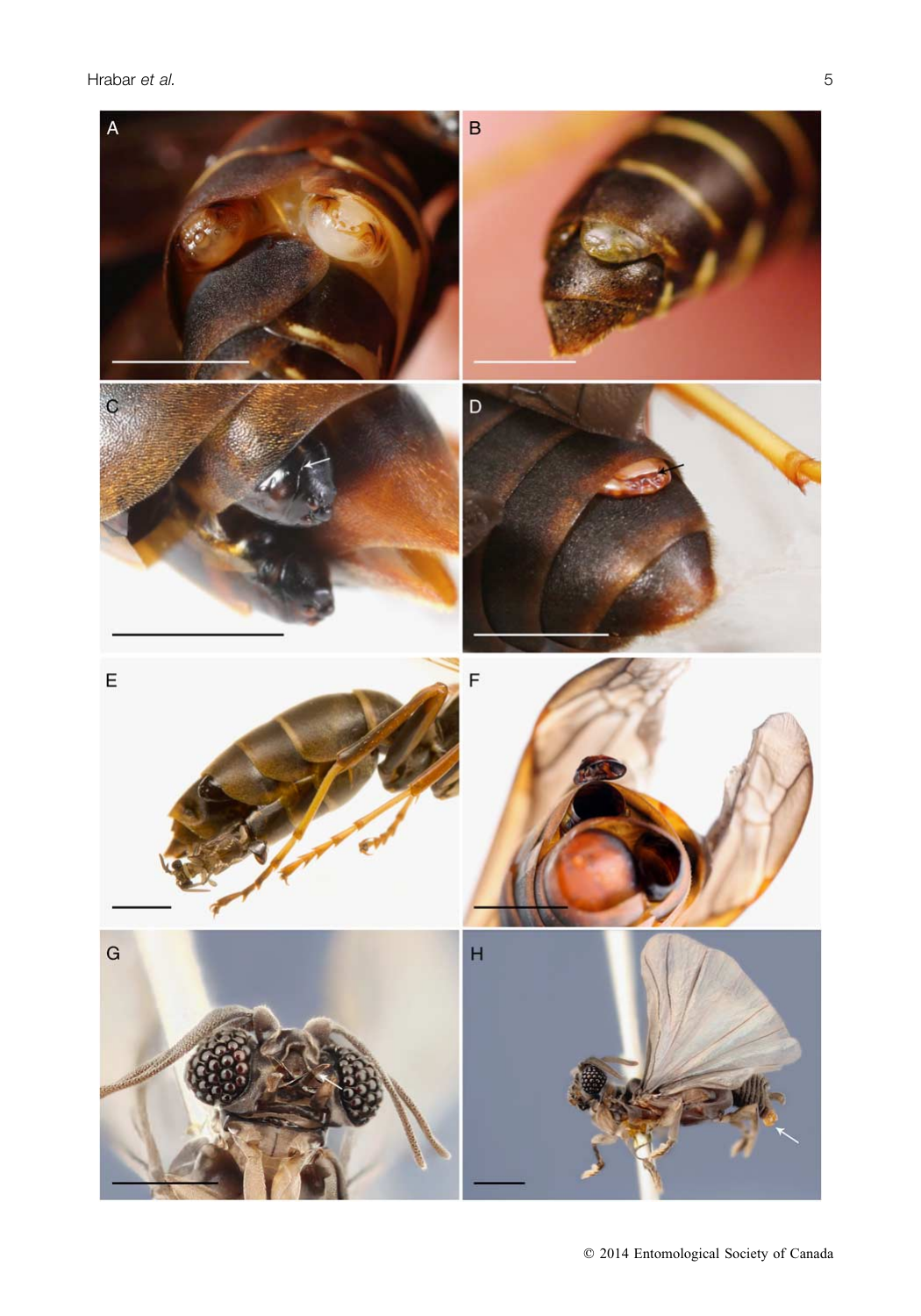<span id="page-5-0"></span>**Fig. 3.** Days after eclosion of the host wasp at which male and female *Xenos peckii* extruded from their host, pupated and emerged (males), or attained sexual maturity and began posturing (females). One aberrant female that extruded after only two days following wasp eclosion is not depicted in this graph. Note: the emergence period of males overlaps with the onset of sexual receptivity in females.



females [\(Fig. 2B\)](#page-3-0) extruded 3–7 days and 9–17 days, respectively, after eclosion of the host wasp. After the early extrusion of males an additional moult and pupation period of 10–15 days ensued (Fig. 3). As a result, adult, mate-searching males emerged at a time shortly after females had reached sexual maturity, two to three days after extrusion.

#### **Role of females during sexual communication and diel periodicity of communication**

Females engaged in active calling behaviour and assumed a particular calling position and posture. They initiated calling on the third or fourth day following their extrusion from the host wasp and, if not mated, they continued to call for two to three weeks. Thereafter, they gradually reduced the extent and duration of calling, and ultimately ceased to call.

To call, females protruded their cephalothorax from the wasp's abdomen. Protrusion was mediated by, or accompanied with, inflation, ''hyper/super-extrusion'' (protruding farther out from the wasp), and tilting of the cephalothorax. Inflation typically occurred very slowly over the course of several minutes to more than an hour [\(Fig. 4D–](#page-6-0)F), presumably mediated by a shift in hemoloymph pressure, and seemed to be facilitated by fold lines on the underside of the cephalothorax. At some point during the inflation process, females extended their cephalothorax in a comparatively more rapid motion occurring over seconds to minutes (Supplementary Video 1), and tilted their cephalothorax resulting in a gap between it and the wasp's abdominal surface [\(Fig. 4A–C\)](#page-6-0).

Female calling behaviour followed a distinct diel periodicity ([Fig. 5,](#page-7-0) top). It typically commenced between 10:00 and 10:30 hours, peaked between 13:00 and 14:00 hours, and gradually ceased during the late afternoon and early evening. Females exhibited slight variability in the time when they initiated calling and in how long it took them to reach the final calling posture. Even when multiple females occupied the same wasp, they varied in their onset and degree of calling.

#### **Emergence process of males and diel periodicity of emergence**

To emerge, males use their mandibles to cut open the puparium ([Fig. 6\)](#page-8-0), first piercing through it [\(Fig. 6A\)](#page-8-0), and then cutting along a specific line (termed ''ecdysial suture line'' by Kathirithamby *et al.* ([1990\)](#page-12-0)) in a scissor-like fashion ([Fig. 2C](#page-3-0); Supplementary Video 2), until the nearly severed cap (cephalotheca) just hinged to the puparium by a narrow thickening at the distal-most end. In our observations  $(n=4)$ , cutting always commenced at one side of the hinge point, proceeded radially around the ecdysial suture line, meeting the hinge point from the other side; however, the direction of cutting was not consistent clockwise or counter-clockwise between specimens. Once the cephalotheca was cut free, the male then pushed it open with his head [\(Fig. 6B;](#page-8-0) Supplementary Video 3), gradually emerging from the puparium ventral side out [\(Fig. 2E](#page-3-0); [Fig. 6C–](#page-8-0)E), and eventually rotated around his longitudinal body axis, bending ventrally to free himself ([Fig. 6F](#page-8-0)). His wings were fully functional at this stage and he took flight as soon as he was free of the puparium.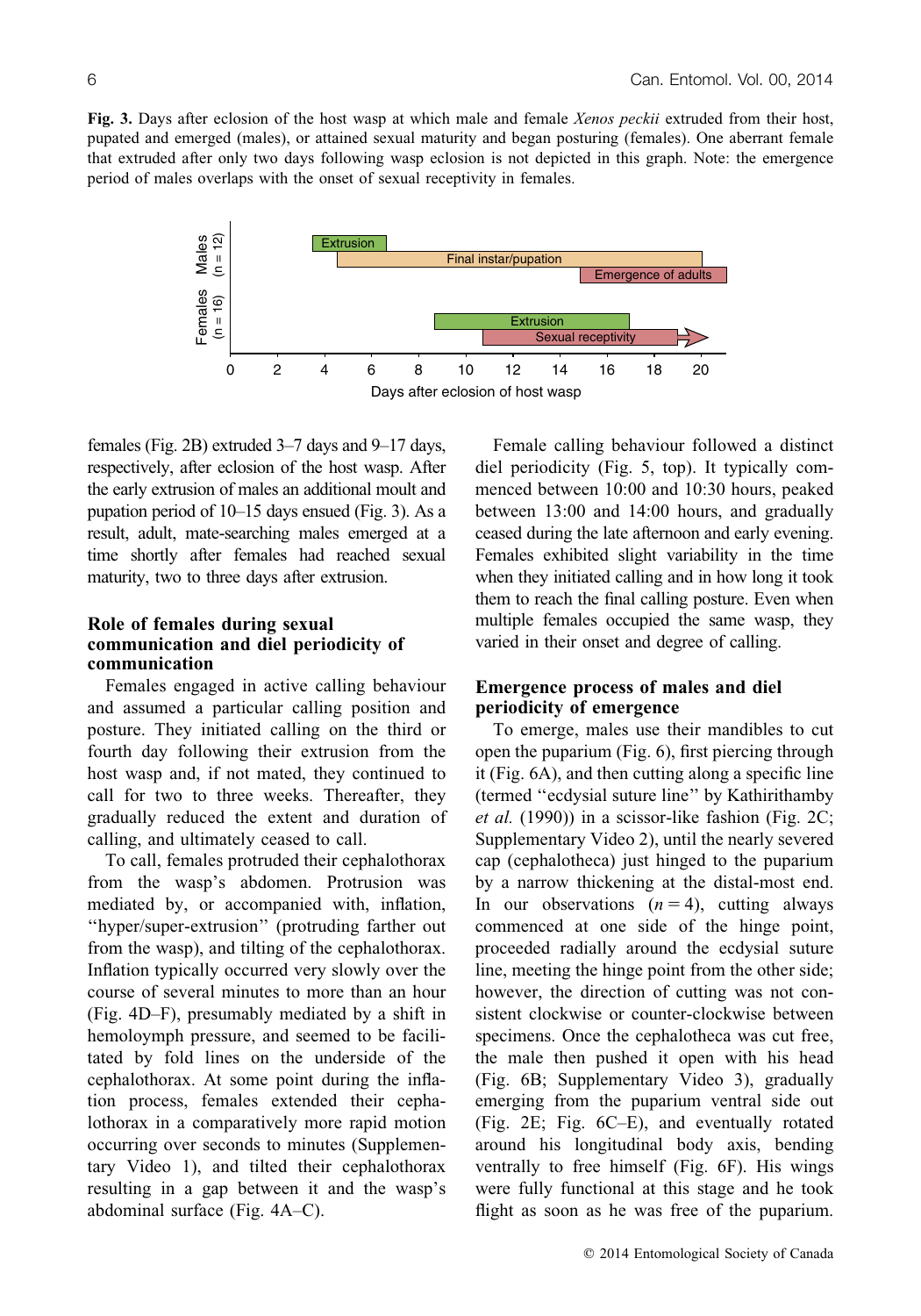<span id="page-6-0"></span>**Fig. 4.** Representative photographs showing a female *Xenos peckii* in the process of assuming her calling (pheromonerelease) posture. Calling is associated with a gradual inflation and a more rapid protrusion of the cephalothorax (see Results for details); (A–C) the female continues to inflate her cephalothorax and to protrude from the wasp's abdomen; (D) the female has assumed her final calling posture with her cephalothorax fully tilted away from the host's abdomen; (E) the cephalothorax is fully inflated, raising it off the wasp's abdomen (arrow points to the open brood canal); (F) underside of cephalothorax revealing fold lines (arrows) which allow inflation. Scale bars  $= 1.0$  mm.

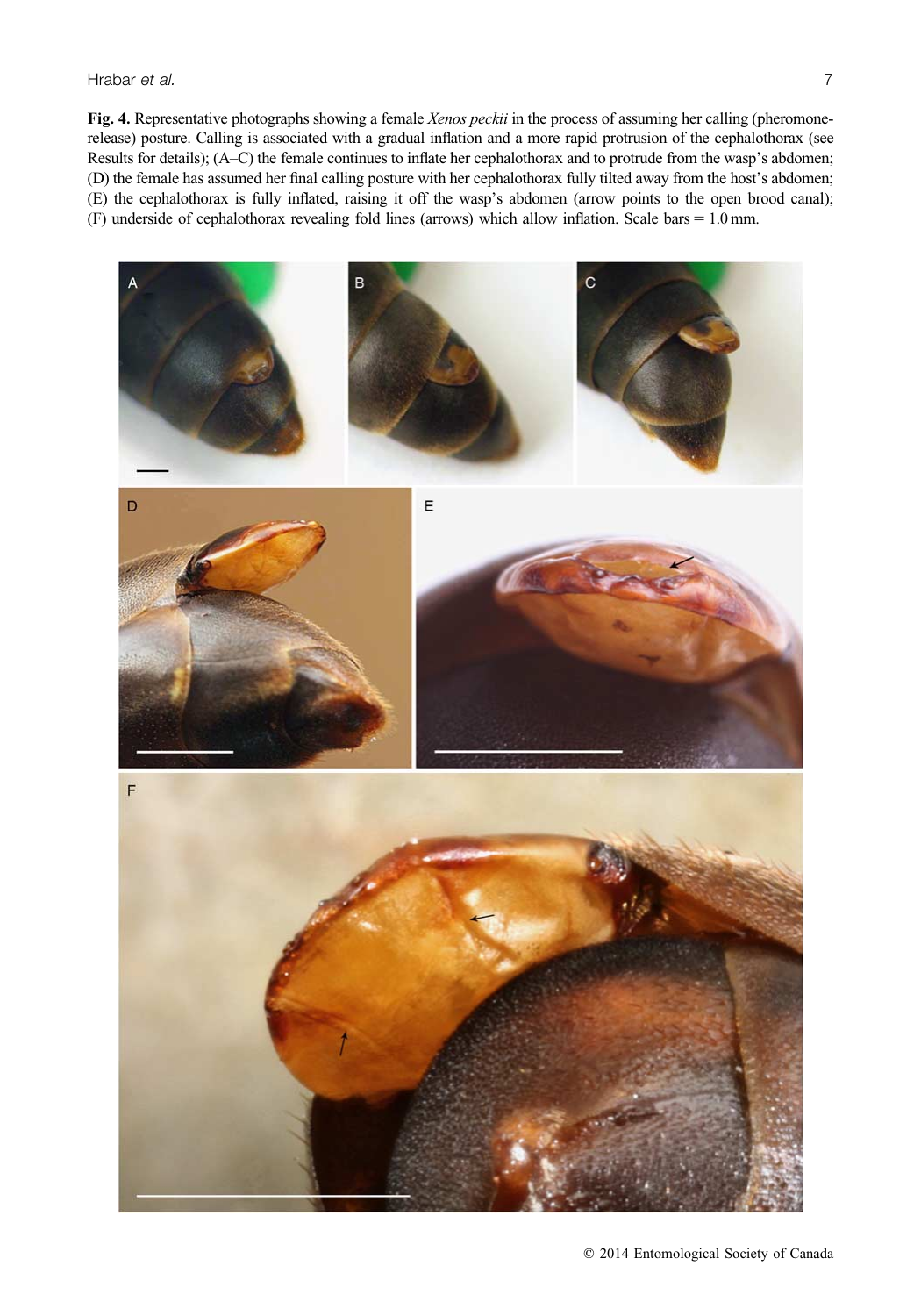<span id="page-7-0"></span>**Fig. 5.** Comparison of (top) diel pheromone release (calling) periods of female *Xenos peckii* (final calling position assigned a value of  $100\%$ ) ( $n = 5$  averaged over 21 days) and (bottom) diel emergence period of conspecific males ( $n = 47$ ).



The cephalotheca [\(Fig. 2F](#page-3-0)) was eventually brushed off by the host wasp.

Similar to the calling cycle of virgin females, male emergence followed a diel periodicity. Most males emerged between 11:00 and 15:00 hours (Fig. 5, bottom), with peak emergence time between approximately 13:00 and 14:00 hours.

#### **Mating sequence**

All *X. peckii* males that we observed in the laboratory  $(n = 6)$  approached calling females in a swaying flight with smooth turns and engaged in a similar sequence of mating behaviour. The sequence in [Fig. 7](#page-9-0), which was redrawn from a high-speed video recording (Supplementary Video 4), may serve as a representative example: The male approached a *P. fuscatus* host wasp in response to a calling conspecific female [\(Fig. 7A](#page-9-0)), landed on the anterior section of the wasp's abdomen [\(Fig. 7B\)](#page-9-0), and then stepped backward [\(Fig. 7C–D\)](#page-9-0) until he made contact with the female's cephalothorax [\(Fig. 7E\)](#page-9-0). As soon as his mesothoracic legs touched the female's cephalothorax, they grasped it tightly [\(Fig. 7E\)](#page-9-0). He then immediately curled his abdomen ventrally [\(Fig. 7F\)](#page-9-0) and inserted his aedeagus into the female's brood canal [\(Fig. 7G\)](#page-9-0). After a brief copulation (5 seconds), he detached from the female [\(Fig. 7H](#page-9-0)) and flew away. After copulation, the female immediately retreated back between the wasp's abdominal sclerites leaving only the very tip of her cephalothorax extruded and assuming the same position she exhibited during non-calling hours. Mated females remained in this retreated position, never to call again.

#### **Discussion**

Our study adds to the understanding of life history traits of *X. peckii*. Specifically, we reveal (i) synchrony of sexual maturity in males and females; (ii) active calling of females during sexual communication; (iii) emergence of males by cutting open the puparium with their mandibles; (iv) synchrony of female calling and male emergence periods; and (v) intricate details of the mating system. Below we will discuss our findings in the context of the current literature.

We predicted sexual maturity of male and female *X. peckii* to be highly synchronised because emergent winged Strepsiptera males are typically short-lived and have merely 4–6 hours to find a female (Kathirithamby [1989](#page-12-0)). Male *X. peckii* in our study lived only 3–4 hours, leaving little time to locate and mate with a receptive female. Even though the period of male extrusion from the wasp abdomen preceded the period of female extrusion, with no overlap between late-extruding males and early-extruding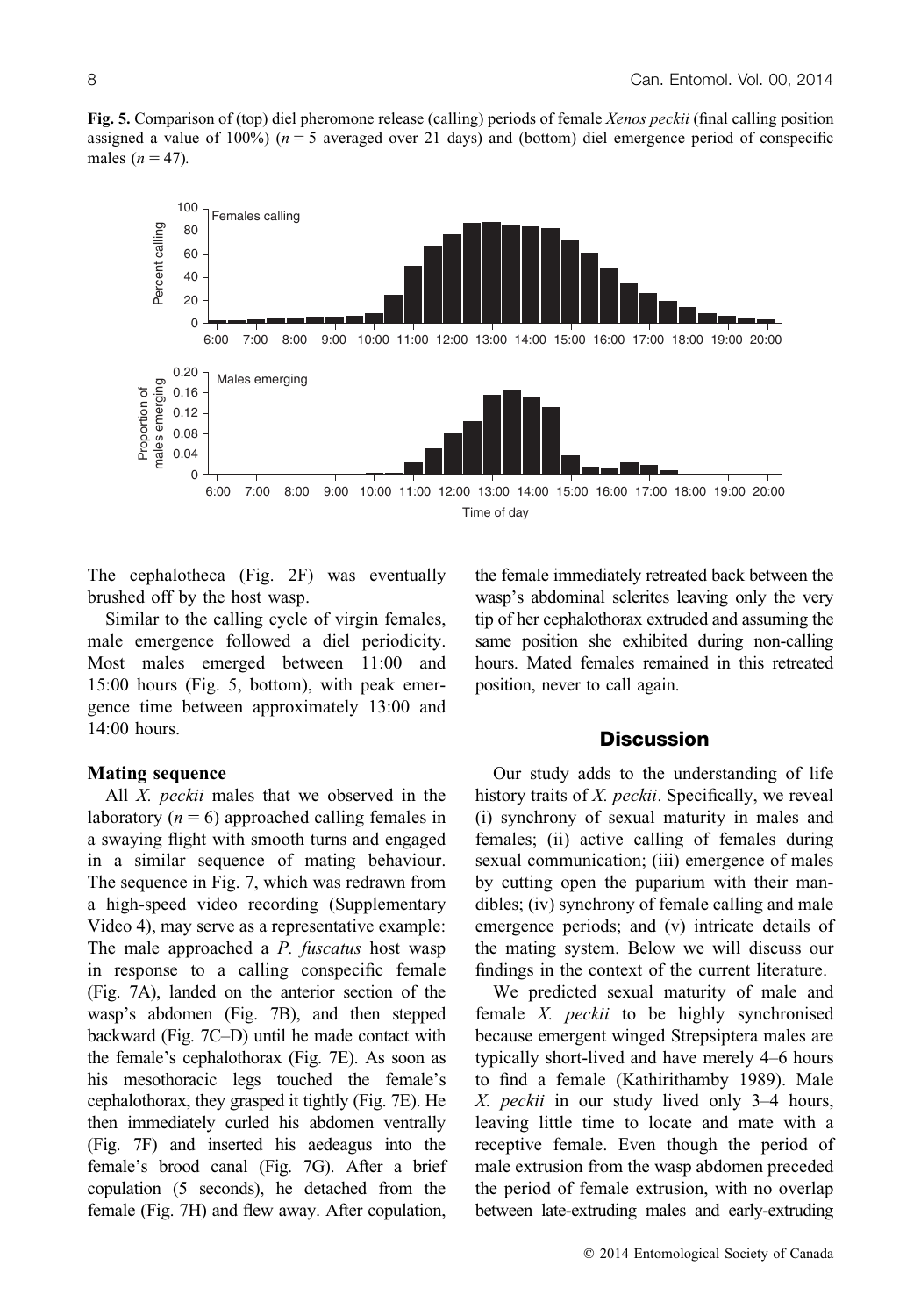<span id="page-8-0"></span>**Fig. 6.** Emergence process of a male *Xenos peckii*: (A) a mandible pierces through the distal section of the puparium (arrow); (B) the nearly severed puparium cap (cephalotheca) hinges to puparium while the male uses his head to push open the cap; (C–E) the cap is completely pushed aside as the male gradually emerges from the puparium; (F) the male rotates around his longitudinal body axis, bends ventrally, and immediately takes flight in search for females. Scale  $bar = 2.0$  mm.



females in our sample [\(Fig. 3](#page-5-0)), sexually mature virgin females were available immediately when males emerged. This was the case because males entered a pupation period, and thus had a longer developmental time than the neotenic females that were sexually receptive shortly after extrusion; thus, despite their disparate developmental times, males and females reached sexual maturity in synchrony.

Our data support the conclusion that *X. peckii* females play an active role during sexual communication. Females engaged in active calling

behaviour, assumed a particular calling position and posture [\(Fig. 4A–C](#page-6-0); Supplementary Video 1), and followed a distinct diel periodicity of calling [\(Fig. 5](#page-7-0), top). Early literature had considered female Strepsiptera immobile and largely passive participants in the sexual communication and mating process, their primary role in life being simply to provide an environment for the maturation of their ova. Females had been described as ''a great sack full of eggs...(which have) lost all instinct" (Pierce [1909:](#page-12-0) 13), where the ''helpless female must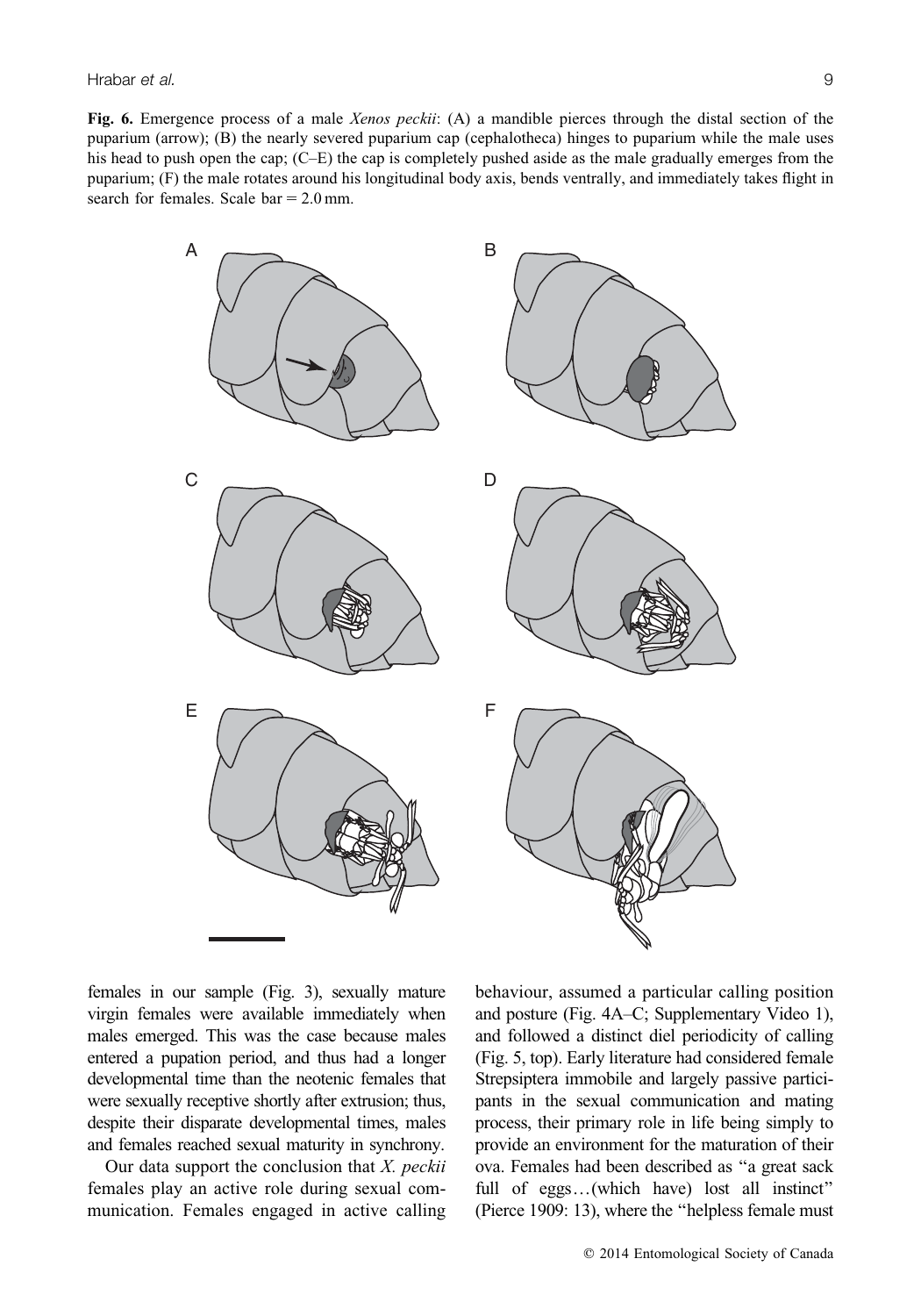<span id="page-9-0"></span>**Fig. 7.** Mating sequence of *Xenos peckii*: (A) a flying male approaches a *Polistes fuscatus* host wasp in response to a calling conspecific female (arrow) protruded between abdominal sclerites of the wasp's abdomen; (B–C) he lands on the anterior section of the wasp's abdomen and steps backward; (D) his hindlegs make contact with the female's cephalothorax and curl around it; (E) as his mesothoracic legs touch the female's cephalothorax, they curl around it, and he immediately begins to bend his abdomen ventrally; (F) his abdomen is fully curved and copulation is about to commence; (G) 2-second copulation; (H) the male detaches from the female and is about to fly off. Scale bar  $= 5.0$  mm.



lie motionless in the body of its host with only the cephalothorax protruding and await the coming of the active, nervous male'' (Pierce [1909](#page-12-0): 45). Females are still considered to be inactive (Kathirithamby *et al.* [1990;](#page-12-0) Kathirithamby & Hamilton [1992\)](#page-12-0), and to be immobile once fully extruded and sclerotised (Pohl and Beutel [2008](#page-12-0)). Similarly, studies on the sexual communication and sex pheromones of Strepsiptera do not report any evidence for an active role by females (Lauterbach [1954;](#page-12-0) Kinzelbach [1971;](#page-12-0) Dallai *et al.* [2004](#page-12-0); Cvačka et al. [2012;](#page-11-0) Tolasch et al. [2012](#page-13-0)). Yet, many insects including nocturnal moths exhibit

distinct periodicity of sexual communication and they assume a particular body posture or position during "calling" or pheromone release, which may either serve as a visual cue to a searching male (Ringo [1996\)](#page-13-0) or aid in pheromone dissemination (McNeil [1991\)](#page-12-0). Our data suggest that *X. peckii* females too engage in active and temporally discrete calling behaviour. Whether this is a widespread phenomenon in Strepsiptera is yet to be investigated but some information already implies that it may occur in species other than *X. peckii*. Studying mating of female *Xenos vesparum* (Rossi) in *Polistes dominula* (Christ) host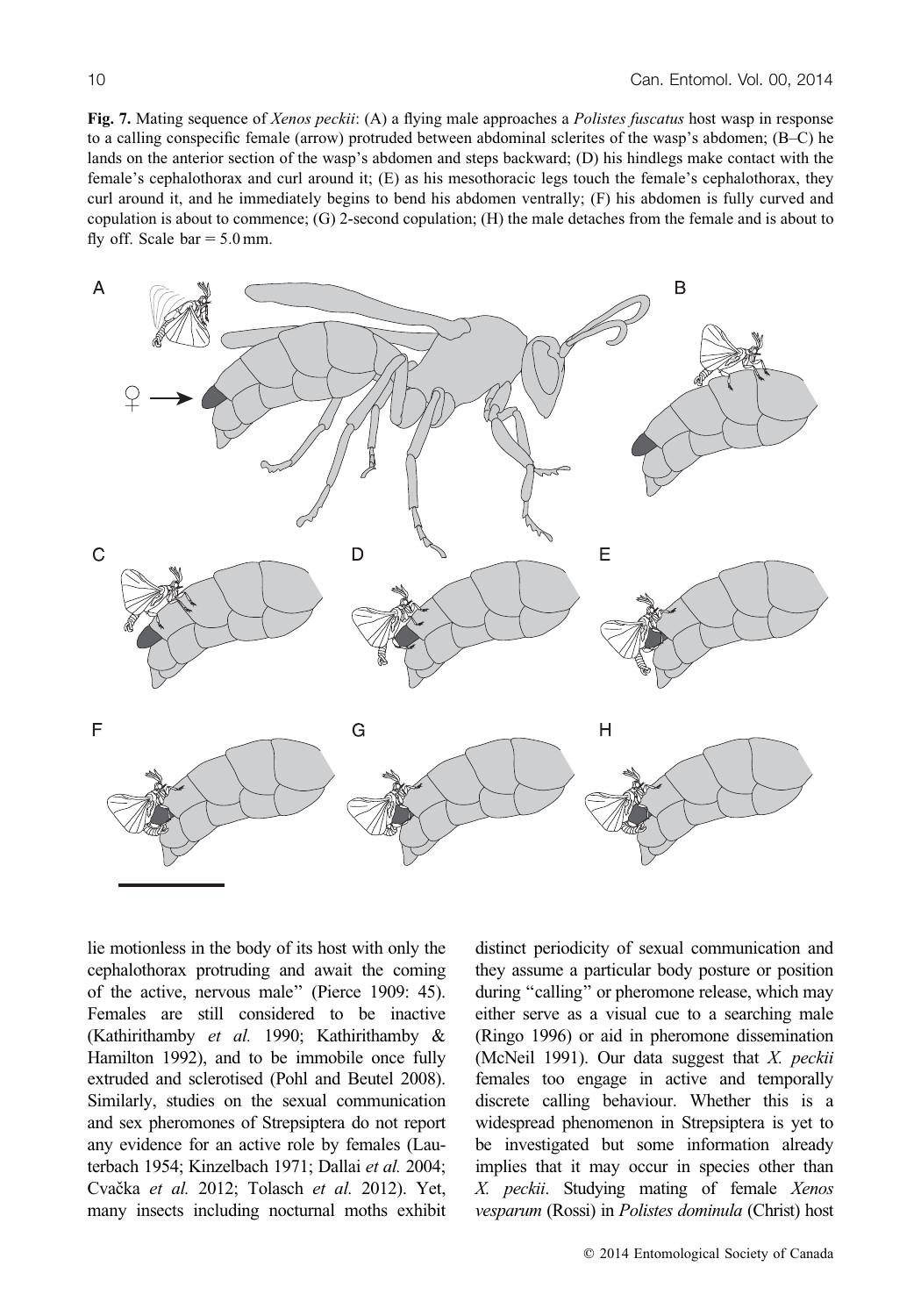<span id="page-10-0"></span>**Fig. 8.** Mesothoracic leg of an adult male *Xenos peckii*. Note: Microtrichia (mt) and sensory patch (sp) on tarsomers. Scale bar =  $250 \mu m$ .



wasps, Beani *et al.* [\(2005\)](#page-11-0) noted the ''cephalothorax fully extruded from the tergite'', and Waloff [\(1981\)](#page-13-0) and Hans Henderickx (University of Antwerp, Antwerp, Belgium) (personal communication) noted that a female *Halictophagus silwoodensis* (Waloff) ''heaved'' her cephalothorax towards the male during his attempts to inseminate her.

Video recordings of the emergence process revealed that males use their mandibles to cut open the puparium, nearly severing the entire cephalotheca [\(Fig. 2C;](#page-3-0) Supplementary Video 2). In studies with other Strepsiptera, males are reported to simply push off the pupal cap with their head (Williams [1957](#page-13-0); Kinzelbach [1967](#page-12-0)), or with a ptilinum-like structure (Kathirithamby [1983\)](#page-12-0), or to cut open the puparium with their mandibles (Kathirithamby [1989](#page-12-0), and references therein). The discrepancy of accounts in the literature suggests that specific taxa may differ in the mode of male emergence, perhaps depending on the shape and structure of the mandibles (Kathirithamby [1983\)](#page-12-0). We show that *X. peckii* males use their sickle-shaped mandibles to systematically cut all the way around the ecdysial suture line of the puparium and then push the cephalotheca aside with their head during the emergence process.

Emergent, sexually mature males are faced with a mate-finding challenge that is unparalleled in the Insecta. Within the few hours of their short life, males must locate a receptive female, which is largely concealed within a mobile and defensive host wasp. The co-occurrence of the males' emergence period [\(Fig. 5](#page-7-0), bottom) and the females' calling period [\(Fig. 5,](#page-7-0) top) may be an adaptation that mitigates this challenge. This does not exclude other potential adaptations including acute vision and olfaction of mate-seeking males (Strohm [1910](#page-13-0); Rösch [1913](#page-13-0); Wachmann [1972;](#page-13-0) Bushbeck *et al.* [1999, 2003](#page-11-0); Beutel *et al.* [2005;](#page-11-0) Srdjan *et al.* [2007\)](#page-13-0), the males' extraordinary flight ability and apparatus (Kinzelbach [1971;](#page-12-0) Pohl and Beutel [2008\)](#page-12-0), as well as behavioural manipulation of the host wasp (Salt [1927, 1931,](#page-13-0) and references therein; Hughes *et al.* [2004](#page-12-0); Beani [2006;](#page-11-0) Dapporto *et al.* [2007](#page-12-0); Beani *et al.* [2011\)](#page-11-0).

In light of reports (Brues [1905;](#page-11-0) Bohart [1941](#page-11-0); Kinzelbach [1971;](#page-12-0) Beani *et al.* [2005](#page-11-0), and references therein; P.W.S., personal observation) that male *Xenos* species in general, and male *X. peckii* in particular (Hubbard [1892](#page-12-0); Schrader [1924\)](#page-13-0), emerge early in the morning (but see Kathirithamby and Hughes [2006](#page-12-0)), we expected *X. peckii* males in this study to emerge and mate in the morning. That males instead emerged, and females called, in the afternoon ([Fig. 5\)](#page-7-0) was surprising. The variation in diel emergence times may simply be due to phenotypic plasticity, or it may indicate the presence of cryptic species that may differ in their sex pheromone or the periodicity of sexual communication. For example, populations of the gall midge *Dasineura oxycoccana* Johnson (Diptera: Cecidomyiidae) on cranberry and blueberry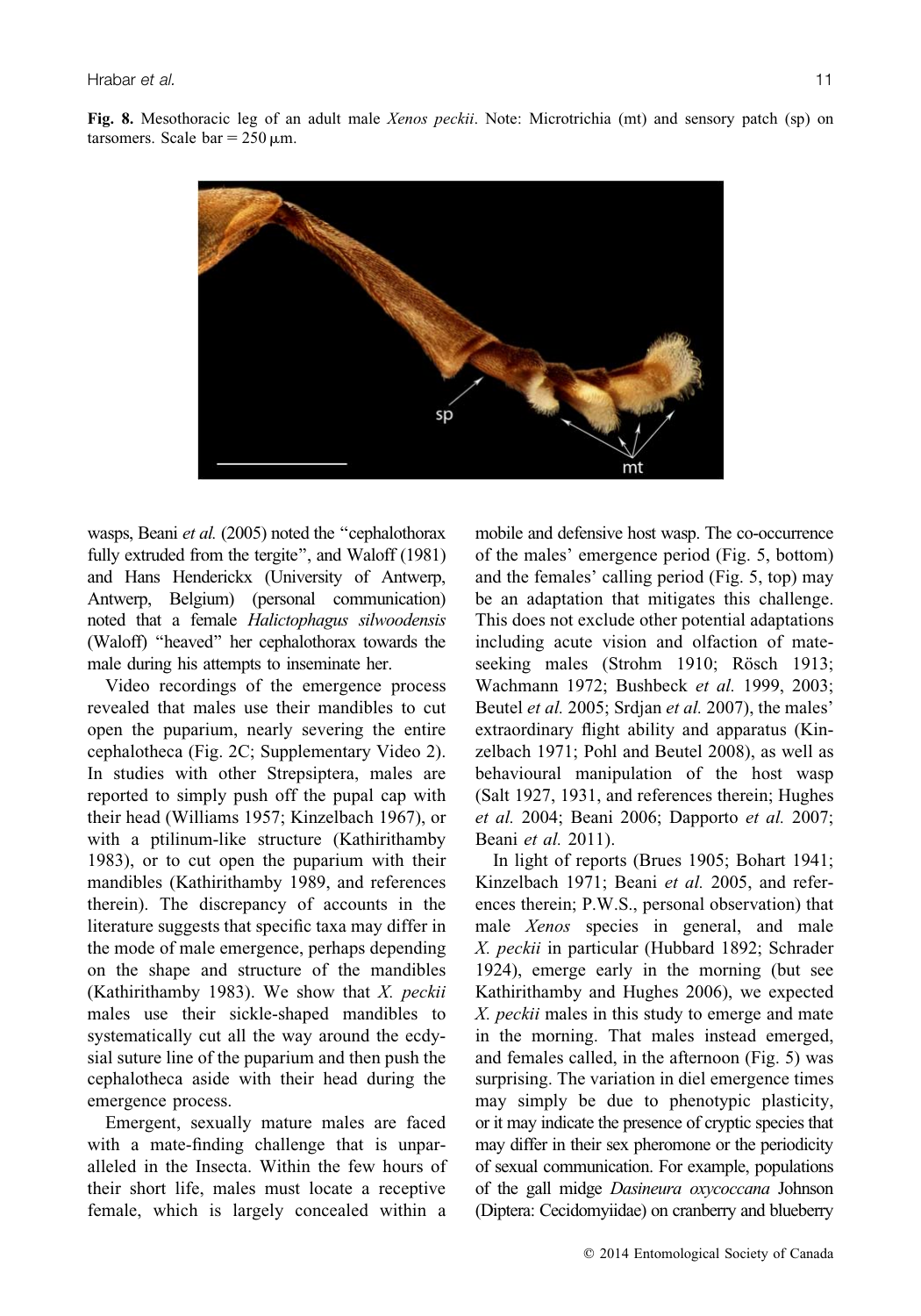<span id="page-11-0"></span>were recently found to be cryptic species that look identical but produce and respond to different sex pheromone (Fitzpatrick *et al.* [2013](#page-12-0)). Recent molecular studies lend evidence to suggest that, due to a paucity of morphological features, cryptic lineages may be common in the Strepsiptera (Kathirithamby [2009;](#page-12-0) Hayward *et al.* [2011](#page-12-0), and references therein; Nakase and Kato [2013\)](#page-12-0).

The mating sequence of *X. peckii* appears stereotypic and proceeded in the following way each time we filmed it [\(Fig. 7](#page-9-0)): after landing on the anterior section of the wasp's abdomen, the male stepped backward until he made contact with the female's cephalothorax. A sensory patch on his mesothoracic legs (Dubitzky [2001;](#page-12-0) Pohl and Beutel [2004](#page-12-0); Henderickx, [2008\)](#page-12-0) [\(Fig. 8](#page-10-0)) seems to mediate sensory recognition of the female, because as soon as his mesothoracic legs touched the female's cephalothorax, they grasped it tightly, and he initiated copulation through the opening of the female's brood canal. Copulation through the brood canal was also observed in a mating study with *X. vesparum* (Beani *et al.* 2005). After copulation, female *X. peckii* immediately and fully retreated, assumed a noncalling position, and never re-mated. Similarly, recently mated female *X. vesparum* are ignored by conspecific males (Dallai *et al.* [2004](#page-12-0)).

Other direct observations of mating in Strepsiptera are rare. However, Schrader ([1924\)](#page-13-0) provide an early and most detailed account of copulation in *Xenos* species. She noted that the male maintains an erect position on the host wasp abdomen. Facing forward, and keeping his wings in constant vibration, the male recurves his abdomen ventrally, pushes his aedeagus downward and forward, and then inserts it into the female's brood chamber. The entire mating sequence, including the time from alighting on the host wasp, inseminating the female, and detaching from her, took 20–50 seconds to complete. According to Schrader ([1924\)](#page-13-0), males mated only females that had extruded four or five days prior.

In conclusion, our study expands the knowledge of life history traits of *X. peckii*. Many other aspects, however, remain to be studied in *X. peckii* and in the entire Strepsiptera to fully appreciate their phylogeny, the selection of and interaction with their host, and the complexity of their sexual communication system as well as the sensory receptors involved.

# Acknowledgements

We thank Pilar Cepeda for assistance with rearing wax moths to feed wasps; Dan Long as well as Christine and Ralph Payne for permission to collect wasp nests from their property; Stephen DeMuth for graphical illustrations; Laurence Packer for help in locating stylopised bee populations; Caesar Inducil and Anna Löppmann for help with field collections; Francis Drummond, Rodney Bushway, Eleanor Groden, and Tamara Levitsky (University of Maine) for providing laboratory space and logistical support, and Laura Beani and Jeyaraney Kathirithamby for constructive comments. This research was supported by a Natural Sciences and Engineering Research Council of Canada (NSERC) – Discovery Grant and a NSERC – Industrial Research Chair to GG, with Contech Enterprises Inc. and Global Forest Science (GF-18-2007-226; GF-18-2007-227) as sponsors.

# Supplementary material

To view supplementary material for this article, please visit http://dx.doi.org/10.4039/tce.2013.85

## References

- Beani, L. 2006. Crazy wasps: when parasites manipulate the *Polistes* phenotype. Annales Zoologici Fennici, **43**: 546–574.
- Beani, L., Dallai, R., Mercati, D., Guisti, F., Cappa, F., and Manfredini, F. 2011. When a parasite breaks all the rules of a colony: morphology and fate of wasps infected by a Strepsipteran endoparasite. Animal Behaviour, **82**: 1305–1312.
- Beani, L., Guisti, F., Mercati, D., Lupetti, P., Paccagnini, E., Turillazzi, S., *et al.* 2005. Mating of *Xenos vesparum* (Rossi) (Strepsiptera, Insecta) revisited. Journal of Morphology, **265**: 291–303.
- Beutel, H.G., Pohl, H., and Hünfeld, F. 2005. Strepsipteran brains and effects of miniaturization (Insecta). Arthropod Structure & Development, **34**: 305–313.
- Bohart, R.M. 1941. A revision of the Strepsiptera with special reference to the species of North America. Volume 7. University of California Publications in Entomology. Pp. 91–160.
- Brues, C.T. 1905. Notes on the life history of the Stylopidae. Biological Bulletin, **8**: 290–295.
- Bushbeck, E., Ehmer, B., and Hoy, R. 1999. Chunk versus point sampling: visual imaging in a small insect. Science, **286**: 1178–1180.
- Bushbeck, E., Ehmer, B., and Hoy, R. 2003. The unusual visual system of the Strepsiptera: external eye and neuropils. Journal of Comparative Physiology A–Neuroethology, Sensory Neural, and Behavioral Physiology, **189**: 617–630.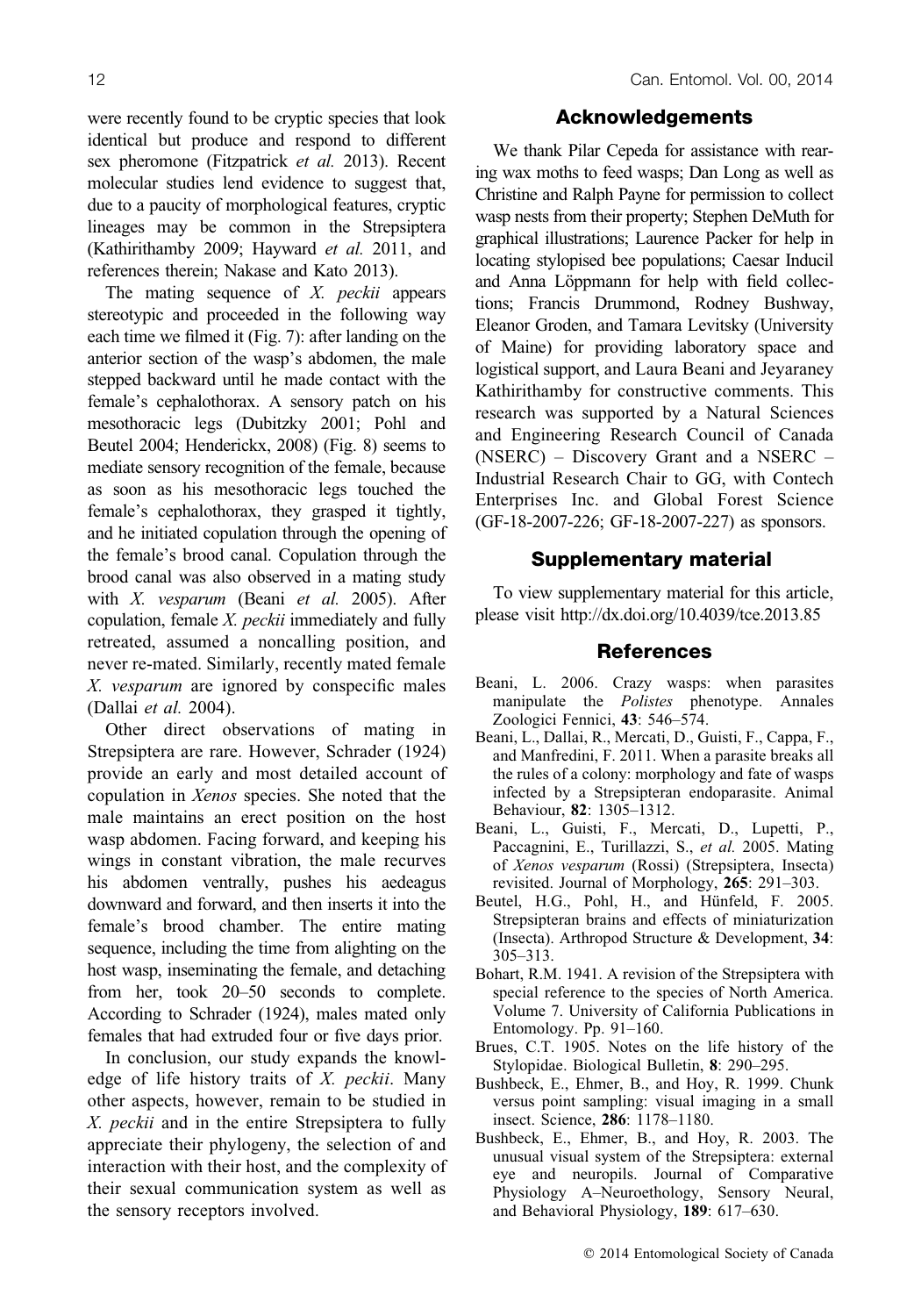- <span id="page-12-0"></span>Cvačka, J., Jiroš, P., Kalinová, B., Straka, J., Černá, K., Sebesta, P., *et al.* 2012. Stylopsal: the first identified female-produced sex pheromone of Strepsiptera. Journal of Chemical Ecology, **38**: 1483–1491.
- Dallai, R., Lupetti, P., Giusti, F., Mercati, E., Paccagnini, E., Turillazzi, S., *et al.* 2004. Fine structure of the Nassonow's gland in the neotenic endoparasite of female *Xenos vesparum* (Rossi) (Strepsiptera, Insecta). Tissue and Cell, **36**: 211–220.
- Dapporto, L., Cini, A., Palagi, M., Simonti, A., and Turillazzi, S. 2007. Behaviour and chemical signature of pre-hibernating females of *Polistes dominulus* infected by the Strepsipteran *Xenos vesparum*. Parasitology, **134**: 545–552.
- Dubitzky, A. 2001. Die äußere Morphologie von *Xenos vesparum* im REM (Strepsiptera Stylopidae). Mitteilungen der Münchner Entomologischen Gesellschaft, **91**: 71–76.
- Fitzpatrick, S.M., Gries, R., Khaskin, G., Peach, D.A.H., Iwanski, J., and Gries, G. 2013. Populations of the gall midge *Dasineura oxycoccana* on cranberry and blueberry produce and respond to different sex pheromones. Journal of Chemical Ecology, **39**: 37–49.
- Hayward, A., McMahon, D.P., and Kathirithamby, J. 2011. Cryptic diversity and female host specificity in a parasitoid where the sexes utilize hosts from separate orders. Molecular Ecology, **20**: 1508–1528.
- Henderickx, H. 2008. Faunistische Bemerkingen over Strepsiptera met onderzoek van een populatie *Halictophagus silwoodensis* (Halictopagidae) in het Nationaal Park Hoge Kempen (Maasmechelen). Phegea, **36**: 103–107.
- Hubbard, H.G. 1892. The life history of *Xenos*. The Canadian Entomologist, **24**: 257–262.
- Hughes, H.G., Kathirithamby, J., Turillazzi, S., and Beani, L. 2004. Social wasps desert the colony and aggregate outside if parasitized: parasite manipulation? Behavioral Ecology, **6**: 1037–1043.
- Kathirithamby, J. 1983. The mode of emergence of the adult male *Elenchus tenuicornis* (Kirby) (Strepsiptera, Elenchidae) from its puparium. Zoological Journal of the Linnean Society, **77**: 97–102.
- Kathirithamby, J. 1989. Review of the order Strepsiptera. Systematic Entomology, **14**: 41–92.
- Kathirithamby, J. 2005. Further homage to Santa Rosalia: discovery at last of the elusive females of a species of Myrmecolacidae (Strepsiptera: Insecta). *In* Narrow roads of gene land: collected papers by W.D. Hamilton. Volume III*. Edited by* M. Ridley, Oxford University Press, New York, United States of America. Pp. 117–134.
- Kathirithamby, J. 2009. Host-parasitoid associations in Strepsiptera. Annual Review of Entomology, **54**: 227–249.
- Kathirithamby, J., Carcuypino, M., and Mazzini, M. 1990. Ovarian structure in the order Strepsiptera. Frustula Entomologica, **13**: 1–8.
- Kathirithamby, J., and Hamilton, W.D. 1992. More covert sex: the elusive females of Myrmecolacidae. Trends in Ecology & Evolution, **7**: 349–351.
- Kathirithamby, J., Hayward, A., McMahon, D.P., Ferreira, R.S., Andreazze, R., Almeida Andrade, H.T.D., *et al.* 2010. Conspecifics of a heterotrophic heteronomous species of Strepsiptera (Insecta) are matched by molecular characterization. Systematic Entomology, **35**: 234–242.
- Kathirithamby, J., and Hughes, D. 2006. Description and biological notes of the first species of *Xenos* (Strepsiptera: Stylopidae) parasitic in *Polistes carnifex* F. (Hymenoptera: Vespidae) in Mexico. Zootaxa, **1104**: 35–45.
- Kathirithamby, J., Luke, B.M., and Neville, C. 1990. The ultrastructure of the preformed ecdysial 'line of weakness' in the puparium cap of *Elenchus tenuicornis* (Kirby) (Insecta: Strepsiptera). Zoological Journal of the Linnean Society, **98**: 229–236.
- Kinzelbach, R.K. 1967. Zur Kopfmorphologie der Fächerflügler (Strepsiptera, Insecta). Zoologische Jahrbu¨cher (Anatomie), **84**: 559–684.
- Kinzelbach, R.K. 1971. Comparative morphology of the Strepsiptera and its phylogenetic interpretation (Insecta, Strepsiptera). Zoologica (Stuttgart), **41** (Pts 1 and 2), 1–256.
- Lauterbach, G. 1954. Begattung und Larvengeburt bei den Strepsipteren. Zugleich ein Beitrag zur Anatomie der Stylops-Weibchen. Zeitschrift für Parasitenkunde, **16**: 255–297.
- Manfredini, F., Guisti, F., Beani, L., and Dallai, L. 2007. Developmental strategy of the endoparasite *Xenos vesparum* (Strepsiptera: Insecta): invasion into the host and elusion of its defense reaction. Journal of Morphology, **268**: 588–601.
- McNeil, J.N. 1991. Behavioral ecology of pheromonemediated communication in moths and its importance in the use of pheromone traps. Annual Review of Entomology, **36**: 407–430.
- Muir, F. 1906. Notes on some Fijian insects. Volume 2, Honolulu Experiment Station Hawaiian Sugar Planters' Association. Division of Entomology. Pp. 1–11.
- Nakase, Y., and Kato, M. 2013. Cryptic diversity and host specificity in giant *Xenos* Strepsipterans parasitic in large *Vespa* hornets. Zoological Science, **30**: 331–336.
- Nassonow, N.V. 1892. Development of *Xenos rossii* (systematic position of the group). Congress of Zoology, **1**: 174–184.
- Osswald, J., Pohl, H., and Beutel, R.G. 2010. Extremely miniaturized and highly complex: the thoracic morphology of the first instar larva of *Mengenilla chbouti* (Insecta, Strepsiptera). Arthropod Structure and Development, **39**: 287–304.
- Pierce, W.D. 1909. A monographic revision of the twisted winged insects comprising the order Strepsiptera Kirby. Bulletin of the United States National Museum, **66**: 1–232.
- Pohl, H., and Beutel, G. 2004. Fine structure of adhesive devices of Strepsiptera (Insecta). Arthropod Structure & Development, **33**: 31–43.
- Pohl, H., and Beutel, G. 2008. The evolution of Strepsiptera. Zoology, **111**: 318–338.